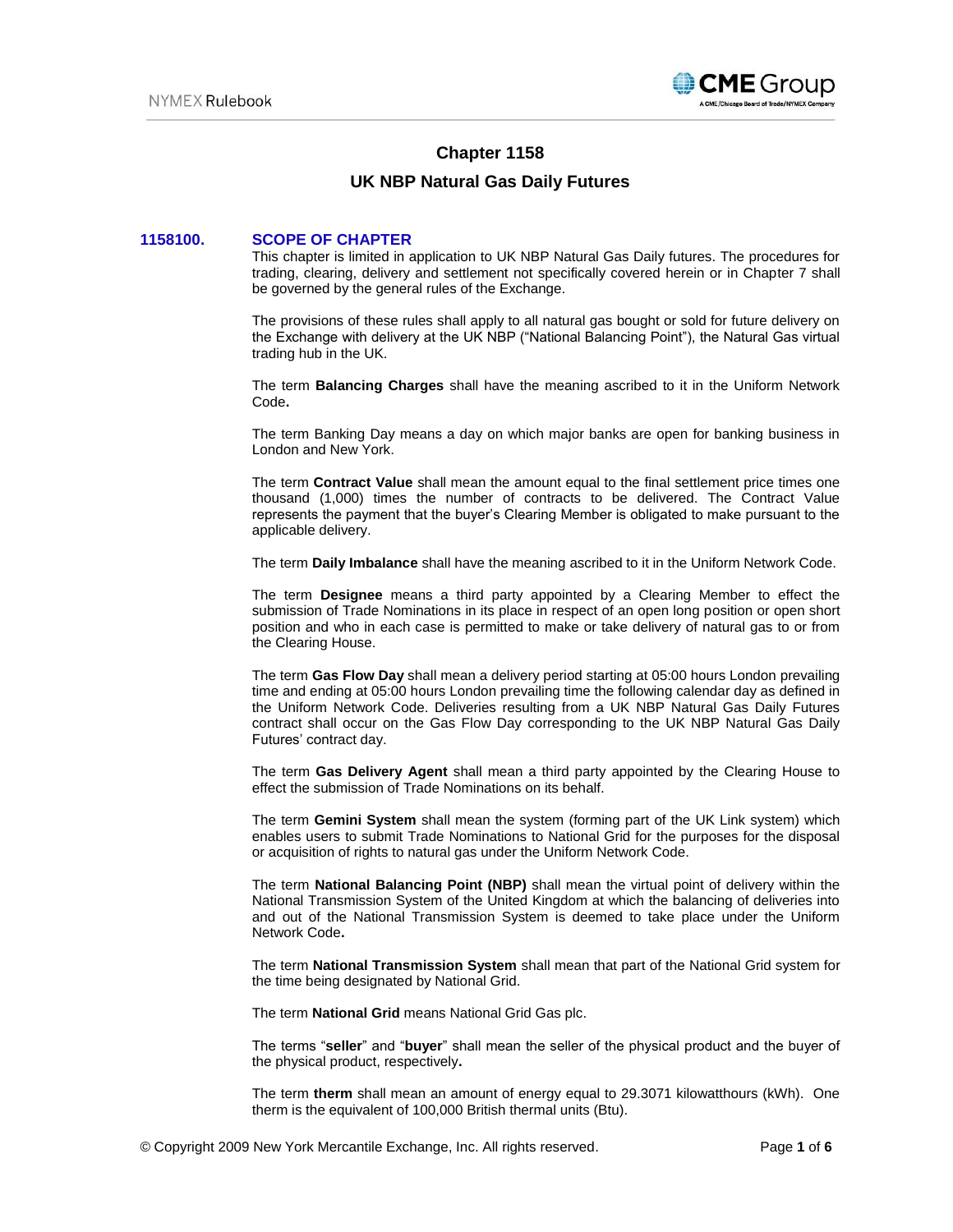

**Trade Nomination** means a trade nomination within the meaning of the Uniform Network Code, which shall include **Acquiring Trade Nominations**, being a trade nomination that is made by a person or, if applicable, its Designee or agent to acquire rights to natural gas at the National Balancing Point and submitted in the manner required by the Uniform Network Code and **Disposing Trade Nominations**, being a trade nomination that is made by a person or, if applicable, its Designee or agent to dispose of rights to natural gas at the National Balancing Point and submitted in the manner required by the Uniform Network Code.

The term **Uniform Network Code** shall mean the legal and contractual framework to supply and transport natural gas, managed by the Joint Office of Gas Transporters, which governs the transportation of natural gas within the UK from time to time.

## **1158101. CONTRACT SPECIFICATIONS**

The contract grade for delivery on futures contracts shall be "natural gas" as defined in the Uniform Network Code as any hydrocarbons or mixture of hydrocarbons and other gases consisting primarily of methane which at a temperature of 15 °C and an absolute pressure of 1.01325 bar are or is predominantly in the gaseous state. Deliveries shall be effected by transferring rights to natural gas in the National Transmission System through the process of making Trade Nominations. Deliveries under the contract shall be made in kWh. Delivery trade nominations shall be submitted for the Gas Flow Day that commences on the contract day in accordance with the requirements of the Uniform Network Code.

## **1158102. TRADING SPECIFICATIONS**

The number of contract days open for trading at any given time shall be determined by the Exchange.

#### **1158102.A. Trading Schedule**

The hours of trading for this contract shall be determined by the Exchange.

### **1158102.B. Trading Unit**

The contract quantity shall be measured in therms. The contract quantity shall be 1,000 therms per day. Each contract shall be valued as the contract quantity multiplied by the settlement price.

#### **1158102.C. Price Increments**

Prices shall be quoted in British pence (GBp) per therm. The minimum price fluctuation shall be GBp 0.005 per therm on CME Globex and on CME ClearPort. There shall be no maximum price fluctuation.

Prices shall be exclusive of any taxes or duties that may be applied to a transaction.

#### **1158102.D. Position Limits, Exemptions, Position Accountability and Reportable Levels**

The applicable position limits and/or accountability levels, in addition to the reportable levels, are set forth in the Position Limit, Position Accountability and Reportable Level Table in the Interpretations & Special Notices Section of Chapter 5.

A Person seeking an exemption from position limits for bona fide commercial purposes shall apply to the Market Regulation Department on forms provided by the Exchange, and the Market Regulation Department may grant qualified exemptions in its sole discretion.

Refer to Rule 559 for requirements concerning the aggregation of positions and allowable exemptions from the specified position limits.

#### **1158102.E. Termination of Trading**

Trading shall cease on the first London business day immediately preceding the contract day unless such day is not also a NYMEX business day, in which case trading shall cease on the first preceding NYMEX business day that is also a London business day. On the last trading day, trading shall terminate at 16:35 hours London prevailing time. Any contracts remaining open after the last day of trading must be settled by delivery on the contract day, per the delivery process described below.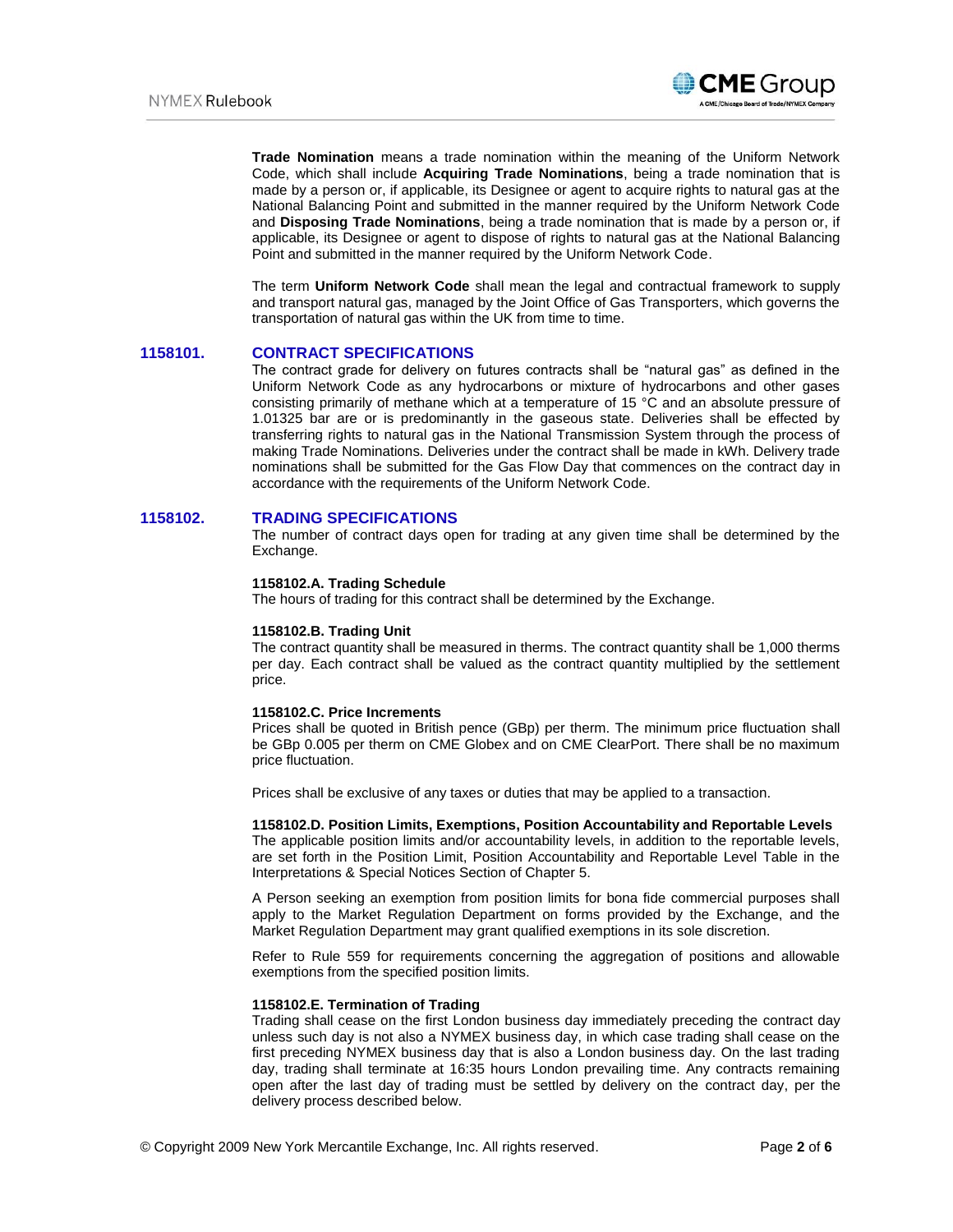

## **1158103. DELIVERY**

### **1158103.A. Delivery principles**

Delivery is effected by transferring rights to natural gas at the NBP in the National Transmission System through the process of making Trade Nominations through the UK Link system via the Gemini System, as set out in the Uniform Network Code, between the accounts of Clearing Members (or their appointed Designee) and the Clearing House.

#### **1158104.B. Delivery requirements**

The Clearing Member shall be responsible for fulfilling the delivery requirements of every contract that it has entered. If it is so able, a Clearing Member may directly make the required Trade Nominations to fulfil delivery requirements. Where a Clearing Member chooses not to make Trade Nominations itself, it must appoint a third party to act as Designee in its place. The Clearing Member must notify the Clearing House of the appointment of each relevant Designee through submission of a completed Designee Notification Form (signed by an authorised signatory of each of the Clearing Member and the Designee) to the Clearing House. A Clearing Member may appoint a different Designee in respect of any account or customer account, provided that only a single Designee may be appointed to effect the submission of Trade Nominations in respect of any single.

The Clearing Member must ensure that:

- 1. it notifies the Clearing House of third parties acting as Designee relating to any account by submission to the Clearing House of a completed Designee Notification Form to the Clearing House by no later than 17:30 hours London prevailing time three NYMEX business days prior to the contract day; and
- 2. the Designee acknowledges its appointment no later than 17:30 hours London prevailing time three NYMEX business days prior to the contract day in writing by email to the Clearing House.

The Clearing Member is responsible for the accuracy of information provided in any Designee Notification Form and for ensuring that the person signing the Designee Notification Form on behalf of the Clearing Member and the Designee is authorised to do so.

Each Clearing Member must ensure that it, or any Designee that it may appoint, has the right to make Trade Nominations under the Uniform Network Code and has access to the UK Link system and must ensure that it or, where appointed, its Designee, will at all times comply with the terms of any applicable licence or registration it holds, the Uniform Network Code, and any other applicable law. Each Clearing Member, or any Designee appointed by the Clearing Member, must obtain and adequately maintain at all times such systems and technology as may be necessary in order to comply with such requirements.

All payments relating to the UK NBP Natural Gas Daily Futures contract shall be made between the Clearing House and the Clearing Member.

Unless a third party is appointed by a Clearing Member to act as Designee, the Clearing House will deliver natural gas under any contract to, and will receive the delivery of natural gas from, the Clearing Member. The Clearing House may accept delivery from, and make delivery to, third parties acting in the capacity of Designee notified by the Clearing Member to the Clearing House in accordance with this rule.

For the avoidance of doubt, the Clearing Member shall at all times remain responsible for the satisfactory performance of the contract including completion of its delivery, payment and other obligations under the rules of the Exchange and also for the delivery obligations of any Designee appointed by the Clearing Member.

## **1158104. DELIVERY PROCEDURES**

#### **1158104.A. Delivery Process**

Delivery of natural gas shall occur on the Gas Flow Day that commences on the contract day.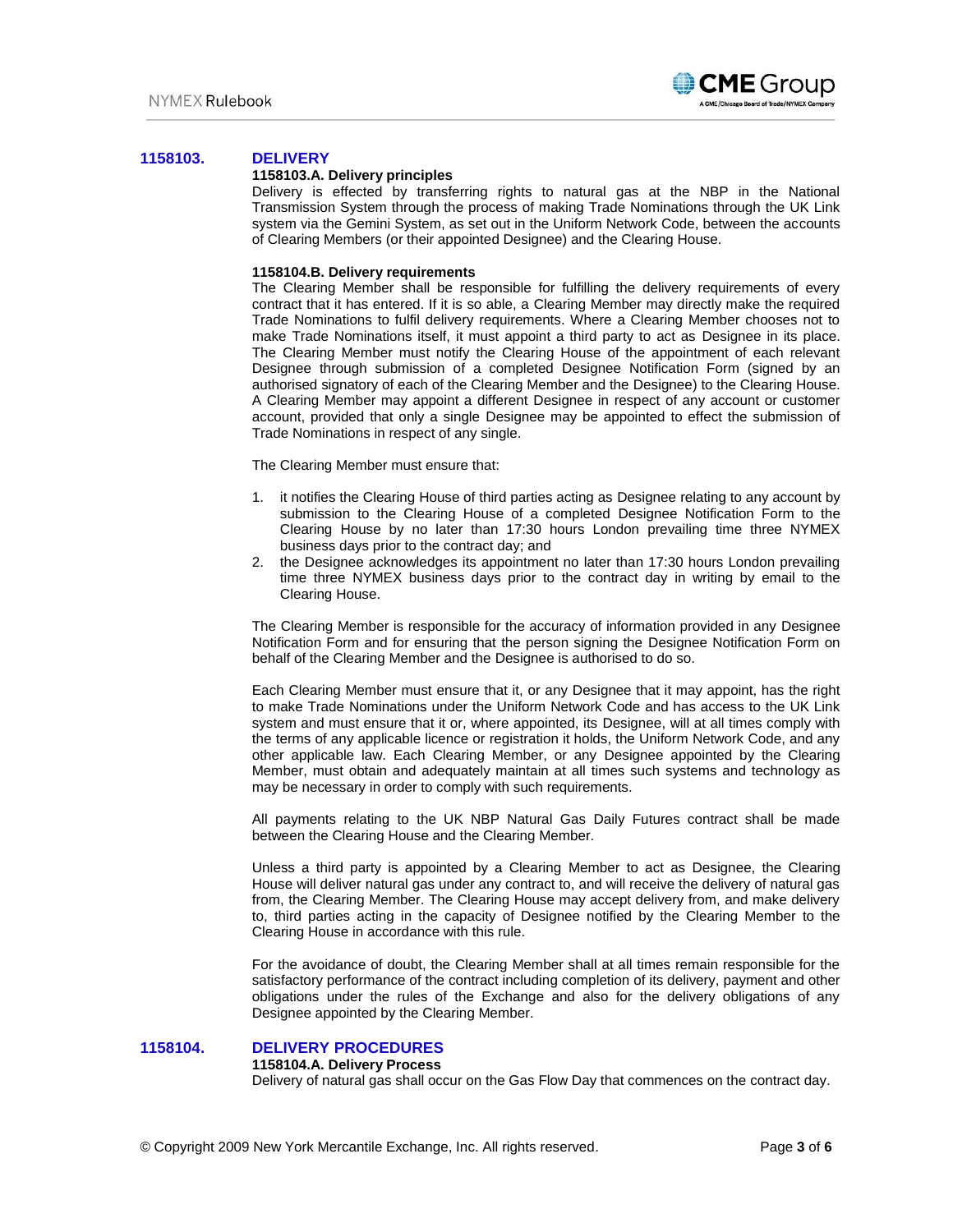

Delivery under these contracts is effected by the transfer of rights to natural gas through the process of making Trade Nominations such that the seller of natural gas (or its Designee) makes a Disposing Trade Nomination that corresponds to an Acquiring Trade Nomination made by the Clearing House, and the buyer of natural gas (or its Designee) makes an Acquiring Trade Nomination that corresponds to a Disposing Trade Nomination made by the Clearing House. Trade Nominations must be made through the Gemini System. The Clearing House may appoint a Gas Delivery Agent to facilitate its processing of delivery instructions and Trade Nominations.

#### **1158104.B. Notices of Intention to Deliver and Notices of Intention to Accept Delivery**

- 1. Exchange Clearing Members having open short positions shall provide the Clearing House with a Notice of Intention to Deliver including the following information: Clearing Member firm, trading member firm, origin (customer/house), quantity, shipper code and any other information required by the Clearing House. Notices of Intention to Deliver must be submitted to the Clearing House no later than 17:00 hours London prevailing time on the last trading day of a contract day.
- 2. Exchange Clearing Members having open long positions shall provide the Clearing House with a Notice of Intention to Accept Delivery including the following information: Clearing Member firm, trading member firm, origin (customer/house), quantity, and any other information required by the Clearing House. Notices of Intention to Accept Delivery must be submitted to the Clearing House no later than 17:00 London prevailing time on the last trading day of a contract day.

#### **1158104.C. Final Settlement Price**

The final settlement price on the last trading day shall be the basis for delivery.

#### **1158105. TIMING OF DELIVERY**

Trade Nominations shall be submitted for the Gas Flow Day. The detailed delivery timings set out below are subject to any amendment to the operational arrangements of National Grid.

- 1. The Clearing House will calculate the final net gas delivery requirements for each account and shall provide a report to each Clearing Member detailing final gas delivery obligations for each of the relevant accounts of that Clearing Member by 18:30 hours London prevailing time on the last trading day of the contract. This report shall describe final net flows of natural gas relating to the UK NBP Natural Gas Futures contracts of the Clearing Member for each relevant account for the Gas Flow Day. Gas deliveries shall be expressed in whole kWh. The Clearing House may adjust the delivery obligation of an account in order to express the delivery obligation in whole kWh, and to ensure a balanced delivery for the Gas Flow Day. Clearing Members should report any discrepancies in this report to the Clearing House as soon as possible and in any event within one hour of the provision of the report by the Clearing House to the Clearing Member.
- 2. The Clearing House, or the Gas Delivery Agent if such an agent has been appointed, shall submit delivery instructions to the Gemini System by 20:00 hours London prevailing time on the calendar day prior to the Gas Flow Day, reflecting the delivery requirements.
- 3. The Clearing Member, or its Designee if applicable, must submit delivery instructions for the Gas Flow Day to the Gemini System operated by National Grid by 20:00 hours London prevailing time on the calendar day prior to the Gas Flow Day.

## **1158106. DELIVERY MARGIN AND PAYMENTS**

#### **1158106. A. Definitions**

For the purposes of this Rule, "Payment Date" shall mean the second Banking Day following the start of a Gas Flow Day unless such day is not also a NYMEX business day, in which case the Payment Date shall be next following NYMEX business day that is also a Banking Day.

## **1158106. B. Margin**

On the last day of trading, the Clearing Member shall obtain from any buyer margin equal to the full value of the product to be delivered and the Clearing Member shall obtain from any seller margin in an amount fixed, from time to time, by the Clearing House. The buyer's Clearing Member and the seller's Clearing Member shall deposit with the Clearing House margins in such amounts and in such form as required by the Exchange. Such margins shall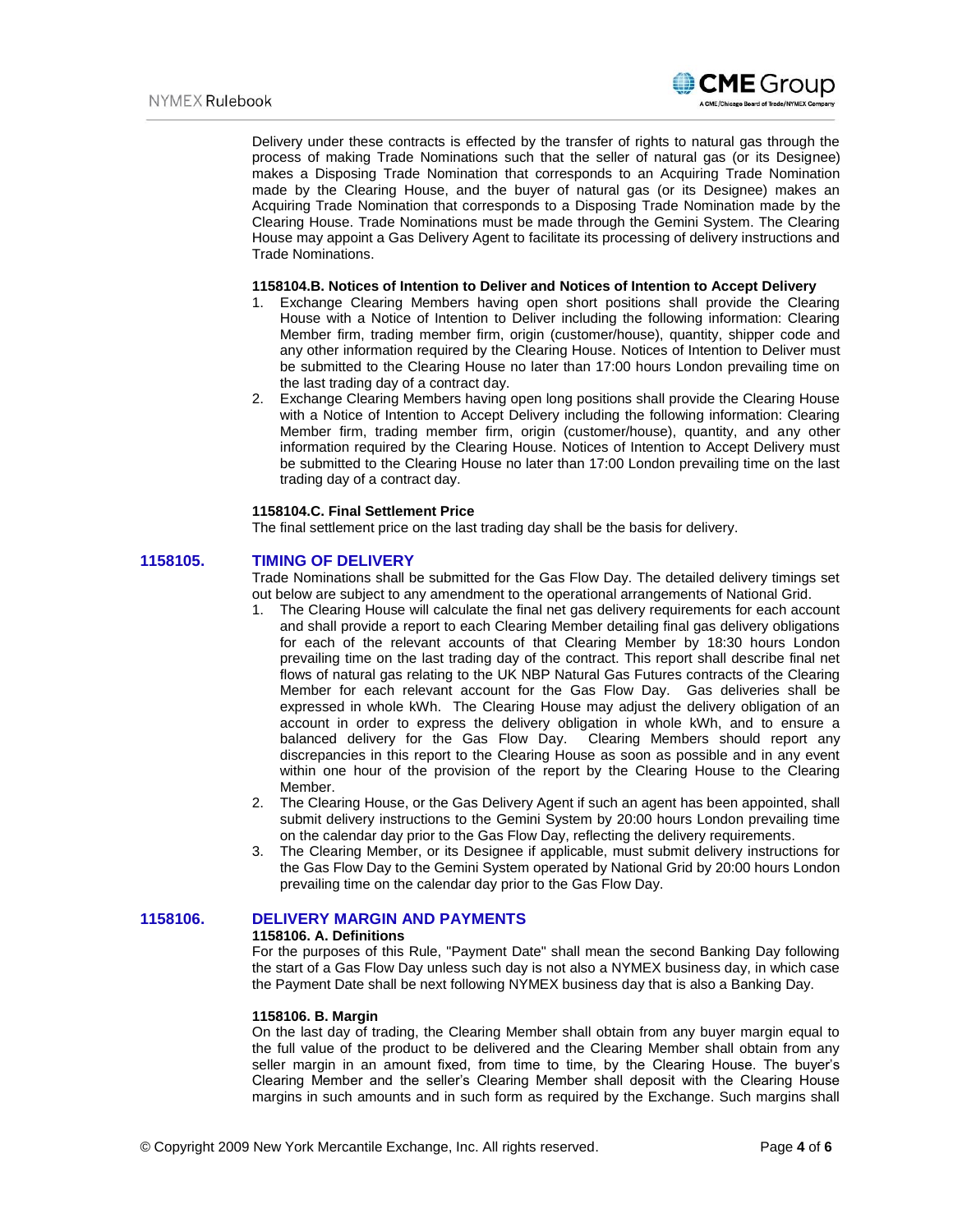

be returned on the second Banking Day following notification to the Exchange that delivery and payment have been completed for the Gas Flow Day.

#### **1158106.C. Payment**

On the Payment Date, the payment made on the required Payment Date shall be based on the Contract Value for that Gas Flow Day. The Contract Value shall be rounded to the nearest GBP 0.01, or in the case of an exact uneven multiple of GBP 0.005, to the nearest higher GBP 0.01.

Delivery payment will be made during the 07:45 hours Eastern Time collection cycle, or such other time as designated by the Clearing House. Thus, the cost of delivery will be debited or credited to the Clearing Member's settlement account. Long Clearing Members obligated to accept delivery must take delivery and will make delivery payment and short Clearing Members obligated to make delivery will receive delivery payment during the 07:45 hours Eastern Time settlement process, or at such other time designated by the Clearing House, on the Payment Date. Adjustments for differences between contract prices and delivery prices established by the Clearing House shall be made with the Clearing House in accordance with Exchange Rules, policies and procedures.

## **1158107. VALIDITY OF DOCUMENTS**

The Exchange makes no representation respecting the authenticity, validity, or accuracy of any Notice of Intention to Deliver, Notice of Intention to Accept Delivery, check or any document or instrument delivered pursuant to these rules.

## **1158108. IMBALANCE CHARGES**

Without prejudice to Chapter 7 of the rules of the Exchange, where a buyer or seller fails to submit a valid Trade Nomination for the Gas Flow Day, such that the Clearing House experiences a Daily Imbalance within the National Transmission System, the Clearing Member shall make a compensation payment to the Clearing House for the full amount of any Balancing Charges imposed on the Clearing House by National Grid. The Clearing House may also require an additional compensation payment from a Clearing Member that fails to submit a valid Trade Nomination to cover any additional costs, express or implied, experienced by the Clearing House in the course of remedying the failed submission and failure to deliver.

#### **1158109. VAT**

While contract prices shall be exclusive of any taxes or duties, should Value Added Tax (VAT) be payable on UK NBP Natural Gas Calendar Month Futures, the relevant buyer shall be responsible for ensuring that it accounts for such VAT to the relevant tax authority under the reverse charge procedure where applicable.

Prior to entry into any UK NBP Natural Gas Calendar Month Futures Contract, Clearing Members must provide such information reasonably requested by the Clearing House for the purposes of determining the applicability of VAT or other taxes, including but not limited to valid VAT registration details, and for the purposes of accounting for any applicable taxes to a tax authority. The Clearing Member is deemed to represent and warrant that the information it has provided under this Rule is complete and accurate each time a contract is entered into.

Where VAT is due and payable and the reverse charge procedure does not apply, the buyer must make payment of such VAT to the Clearing House as seller at the same time as the payment of the purchase price.

Where the reverse charge procedure applies, the Clearing Member warrants and represents that the relevant buyer has a valid VAT registration and will account for any applicable VAT to the relevant tax authority under the reverse charge procedure.

Where the reverse charge procedure does not apply, the Clearing Member must notify the Clearing House prior to the entry into any UK NBP Natural Gas Calendar Month Futures contract.